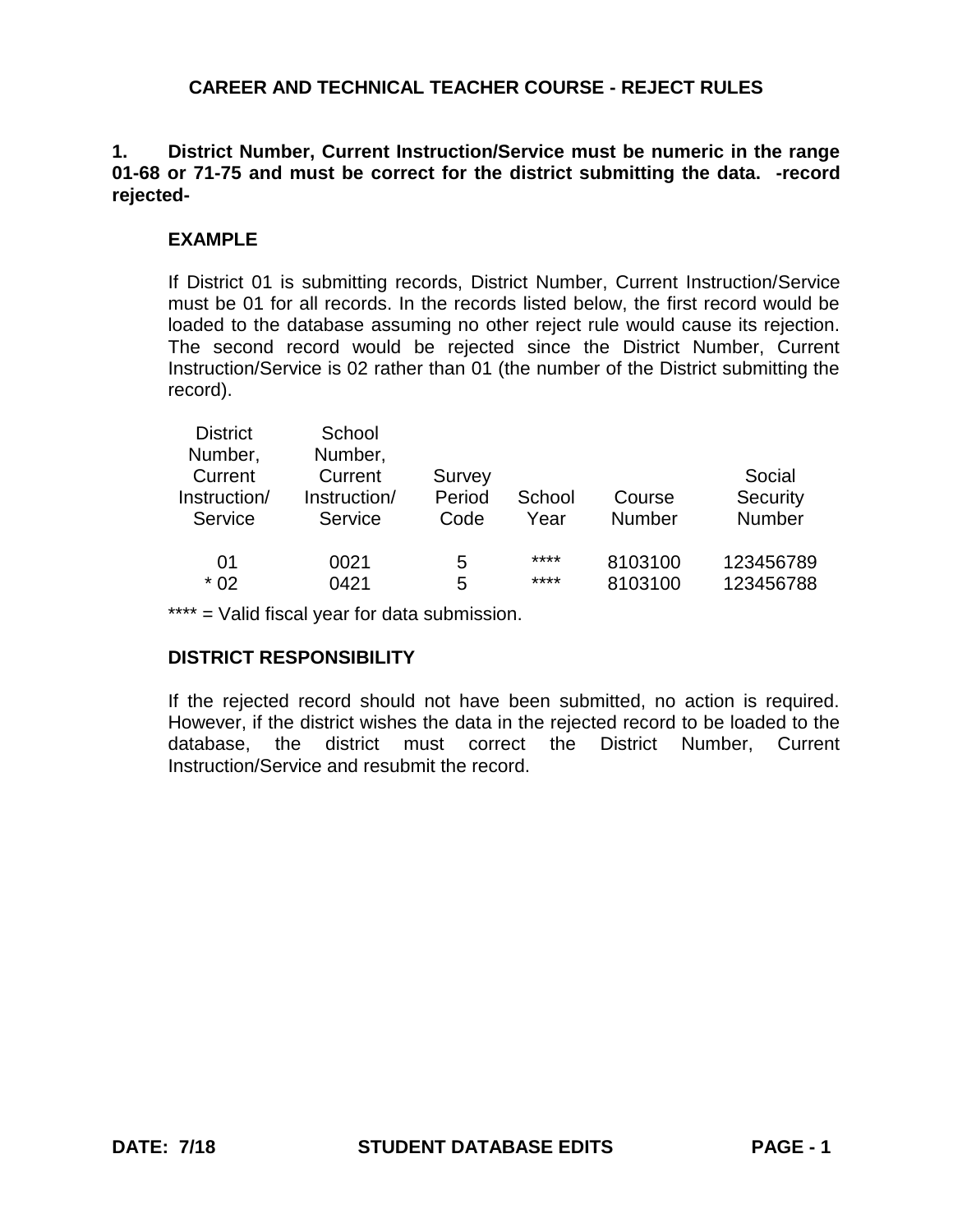# **2. School Number, Current Instruction/Service must be numeric in the range 0001 to 9899, excluding 9001. -record rejected-**

## **EXAMPLE**

The third record listed below would be loaded to the database assuming no other reject rule would cause its rejection. The first and second records would be rejected because the School Number, Current Instruction/Service is not within the specified range or is not numeric.

| <b>District</b> | School       |        |        |               |           |
|-----------------|--------------|--------|--------|---------------|-----------|
| Number,         | Number,      |        |        |               |           |
| Current         | Current      | Survey |        |               | Social    |
| Instruction/    | Instruction/ | Period | School | Course        | Security  |
| Service         | Service      | Code   | Year   | <b>Number</b> | Number    |
| $*31$           | 0000         | 5      | ****   | 8506010       | 123456789 |
| $*31$           | C801         | 5      | ****   | 8415410       | 123456790 |
| 31              | 0031         | 5      | ****   | 8506010       | 123456791 |

\*\*\*\* = Valid fiscal year for data submission.

## **DISTRICT RESPONSIBILITY**

If the rejected records should not have been submitted, no action is required. However, if the district wishes the data in the rejected records to be loaded to the database, the district must correct the School Number, Current Instruction/Service and resubmit the records.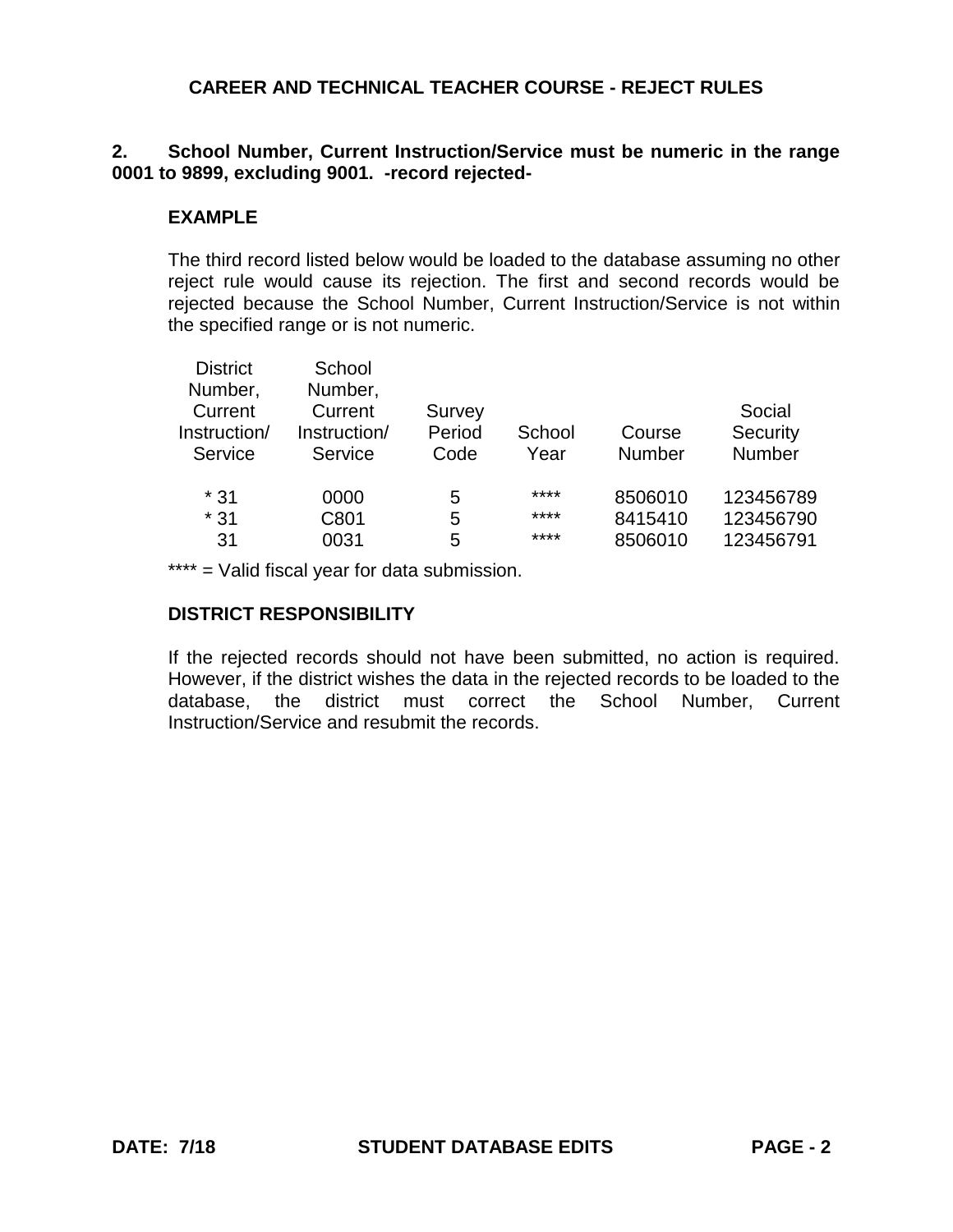## **3. Survey Period Code must be 5 and must be correct for the submission specified by the district. -record rejected-**

### **EXAMPLE**

If the Survey Period Code as specified in the transmission JCL or in the statements for tape transmission was identified as Survey Period Code "5" and records on the transmission had a Survey Period Code "3", all records with this inconsistency would be rejected.

### **DISTRICT RESPONSIBILITY**

The district must correct the Survey Period Code either on the records coming in or in the JCL and resubmit the corrected records.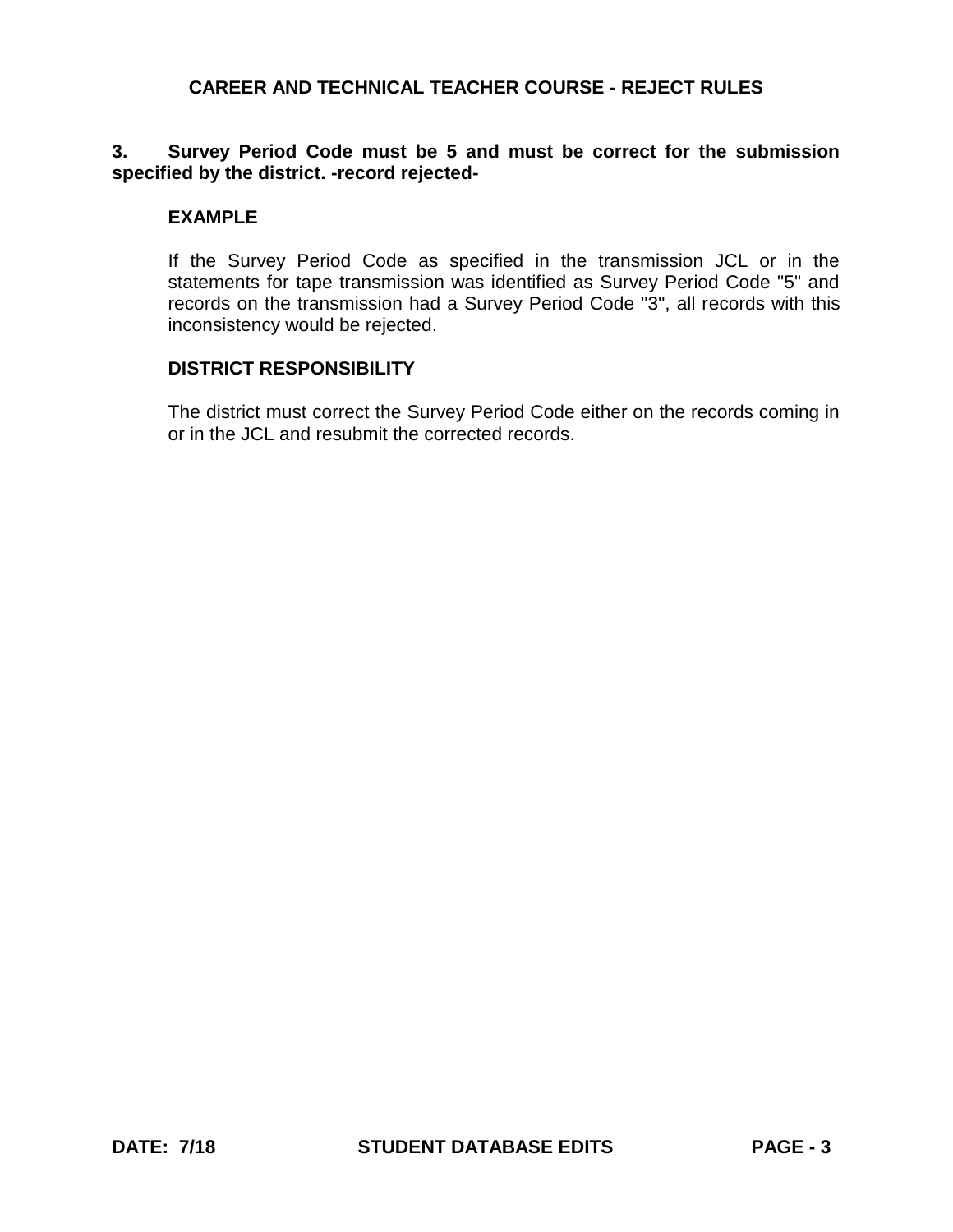# **4. School Year must be correct for the submission specified by the district. -record rejected-**

## **EXAMPLE**

The School Year as specified in the transmission JCL or in statements for tape transmission is identified as the valid year for data submission. However, records on the transmission have the previous School Year coded. All updates, adds or deletes with this inconsistency would be rejected.

### **DISTRICT RESPONSIBILITY**

Correct the School Year codes either on the JCL or the records being submitted and resubmit the records.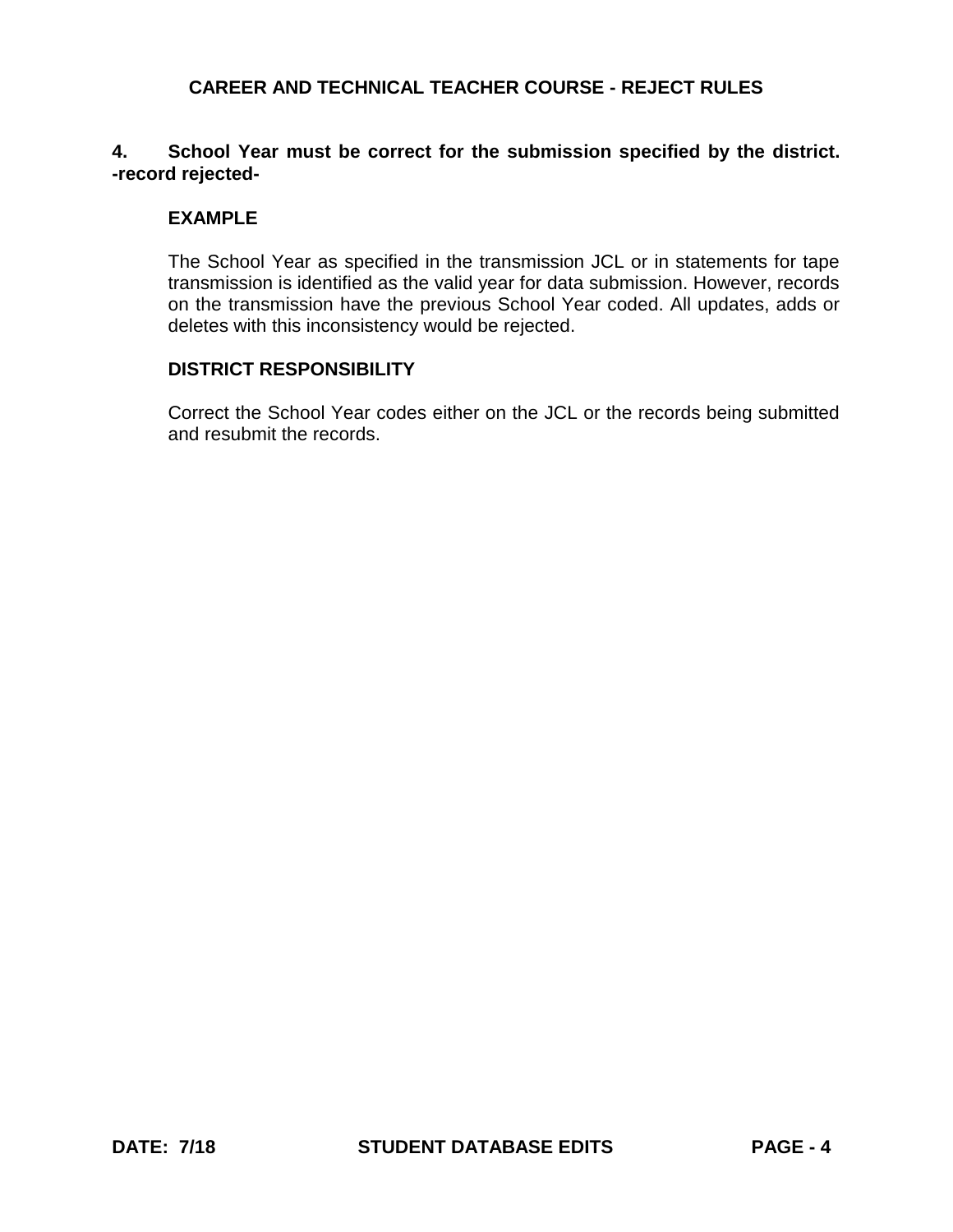**5. Course Number must not contain blanks and must be a valid course number (other than "local use only transfer" courses) on the Career and Technical/Adult General Education Program Edit file (F61730). -record rejected-**

## **Note: For more information on Course Number refer to the Career and Technical Database Handbook.**

## **EXAMPLE**

The third record listed below would be loaded to the database assuming no other reject rule would cause its rejection. The first and second records would be rejected because Course Number contains blanks or is invalid.

| <b>District</b> | School       |         |           |
|-----------------|--------------|---------|-----------|
| Number,         | Number,      |         |           |
| Current         | Current      |         | Social    |
| Instruction/    | Instruction/ | Course  | Security  |
| Service         | Service      | Number  | Number    |
| $*37$           | 0361         | 81 6120 | 123456787 |
| $*37$           | 0361         | 8730010 | 123456788 |
| 37              | 0361         | 8730160 | 123456789 |

## **DISTRICT RESPONSIBILITY**

If the rejected records should not have been submitted, no action is required. However, if the district wishes the data in the rejected records to be loaded to the database, the district must correct the Course Number and resubmit the records.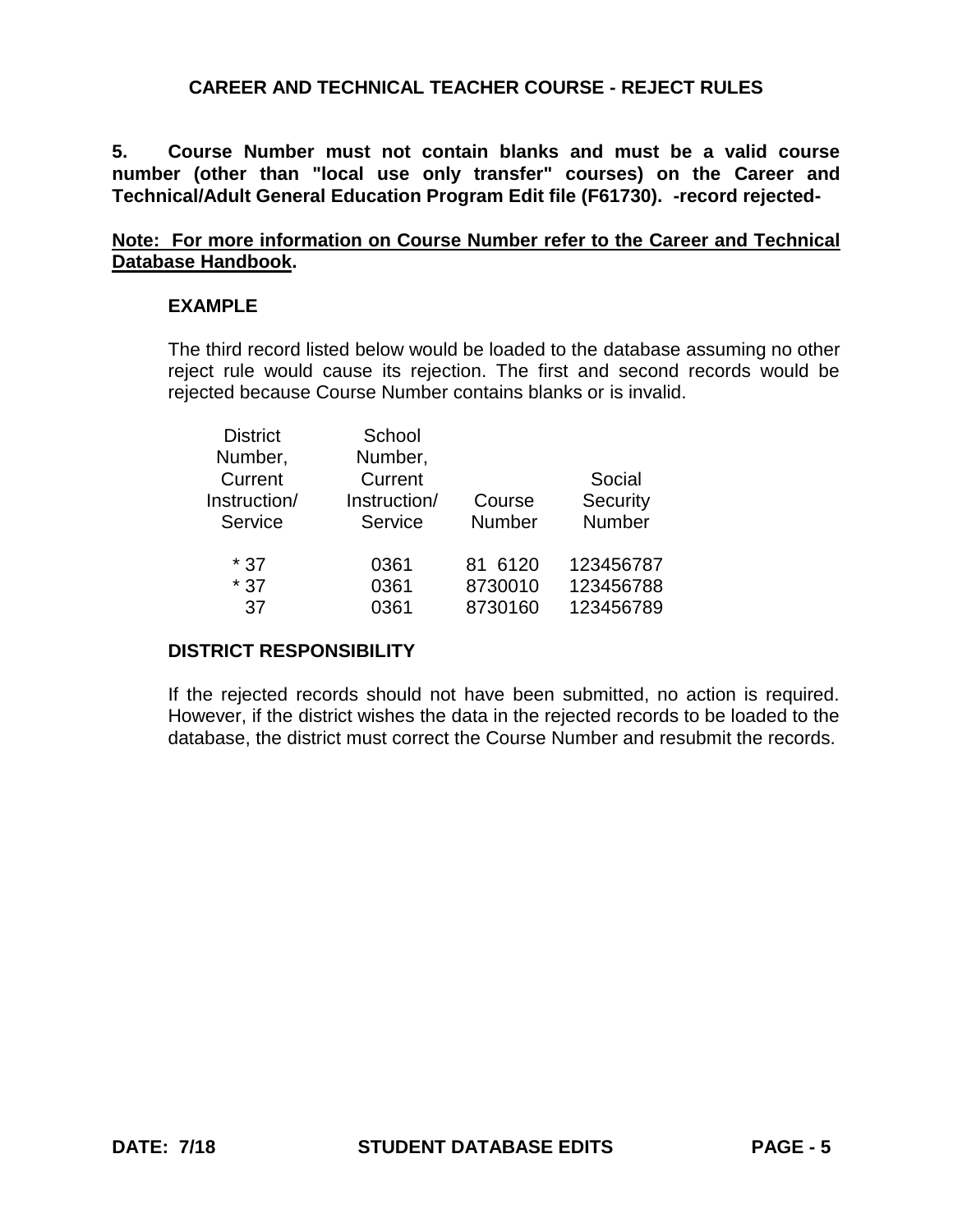# **6. Section Number must not be all blanks. Allowable characters are 0-9, A-Z, space, hyphen, dollar sign, pound sign and colon. -record rejected-**

### **EXAMPLE**

The second record listed below would be loaded to the database assuming no other reject rule would cause its rejection. The first record would be rejected because the Section Number is blank.

| School<br>Number,                  |                         |                   |                         |                                     |
|------------------------------------|-------------------------|-------------------|-------------------------|-------------------------------------|
| Current<br>Instruction/<br>Service | Course<br><b>Number</b> | Section<br>Number | Period<br><b>Number</b> | Social<br>Security<br><b>Number</b> |
| 0602<br>0602                       | 8106120<br>8209010      | 1                 | 0102                    | 123456787<br>123456789              |

## **DISTRICT RESPONSIBILITY**

If the rejected records should not have been submitted, no action is required. However, if the district wishes the data in the rejected records to be loaded to the database, the district must correct the Section Number and resubmit the records.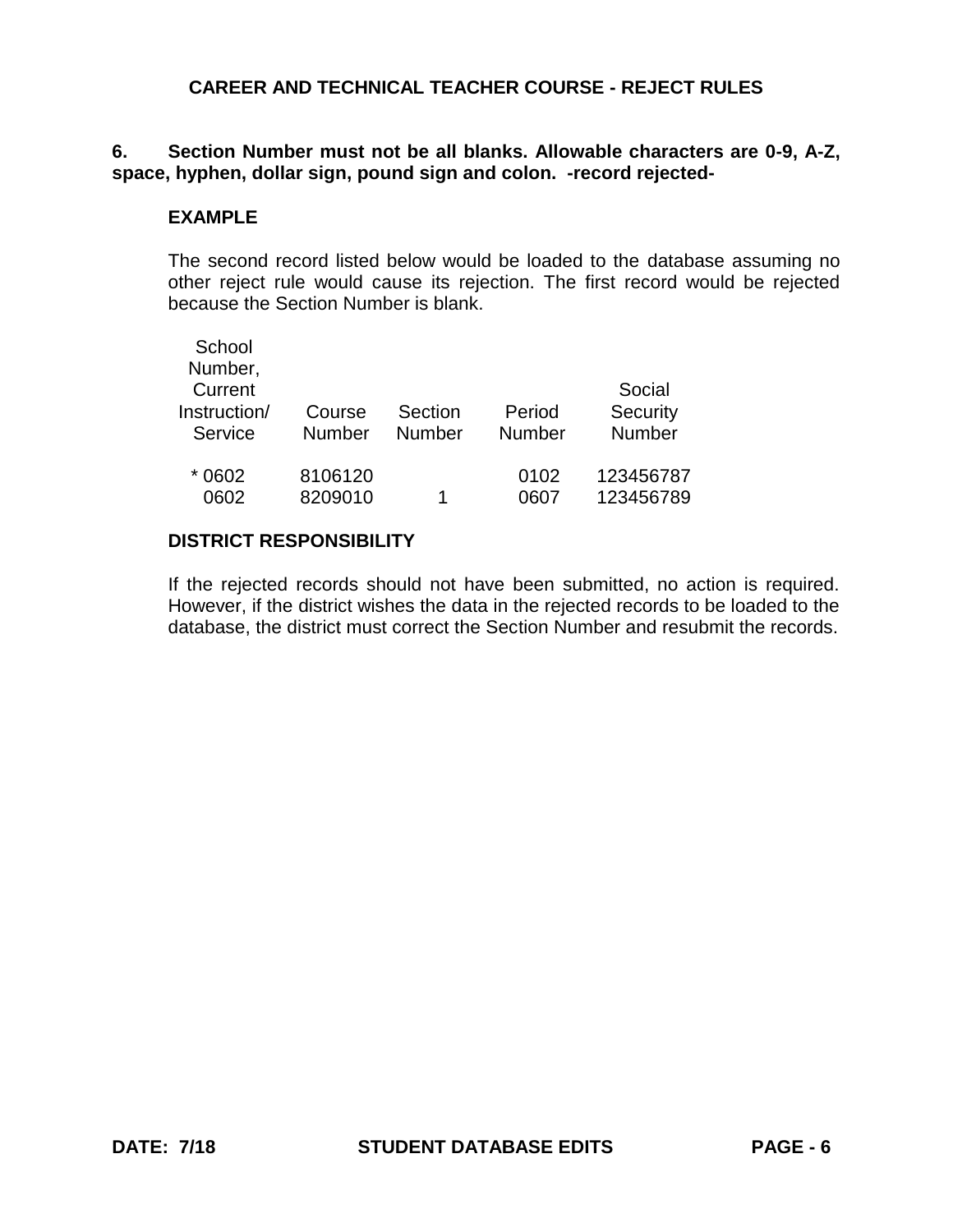# **7. Period Number must be numeric, greater than or equal to zero, and may not be 9999. -record rejected-.**

## **EXAMPLES**

The third record listed below would be loaded to the database assuming no other reject rule would cause its rejection. The first and second records would be rejected because Period Number is not numeric or contains a blank.

| School<br>Number, |               |               |                  |               |
|-------------------|---------------|---------------|------------------|---------------|
| Current           |               |               |                  | Social        |
| Instruction/      | Course        | Section       | Period           | Security      |
| Service           | <b>Number</b> | <b>Number</b> | <b>Number</b>    | <b>Number</b> |
| * 0602            | 8106120       | 2             | B <sub>102</sub> | 123456787     |
| $*0602$           | 8209010       | 3             | 012              | 123456788     |
| 0602              | 8209010       | 1             | 0102             | 123456789     |

## **DISTRICT RESPONSIBILITY**

If the rejected records should not have been submitted, no action is required. However, if the district wishes the data in the rejected records to be loaded to the database, the district must correct the Period Number and resubmit the records.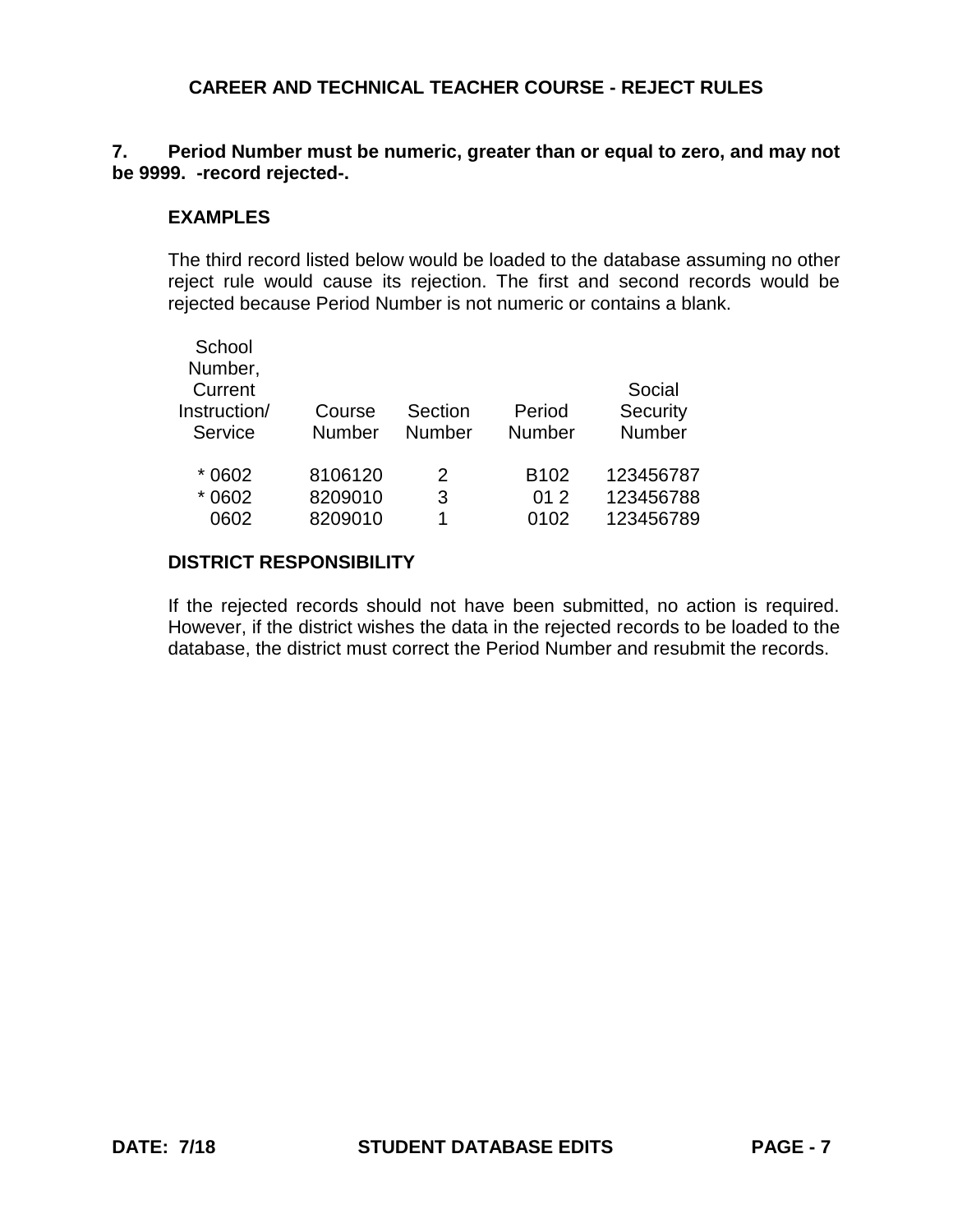## **8. Term must be either 1-9, B-O, or S-Y. -record rejected-**

## **EXAMPLE**

The third record listed below would be loaded to the database assuming no other reject rule would cause its rejection. The first and second records would be rejected because Term code is invalid or it is blank.

| School       |               |               |      |
|--------------|---------------|---------------|------|
| Number,      |               |               |      |
| Current      |               | Social        |      |
| Instruction/ | Course        | Security      |      |
| Service      | <b>Number</b> | <b>Number</b> | Term |
| $*0211$      | 8206110       | 123456787     | P    |
| $*0211$      | 8209010       | 123456788     |      |
| 0211         | 8209010       | 123456789     | S    |

## **DISTRICT RESPONSIBILITY**

If the rejected records should not have been submitted, no action is required. However, if the district wishes the data in the rejected records to be loaded to the database, the district must correct the Term code and resubmit the records.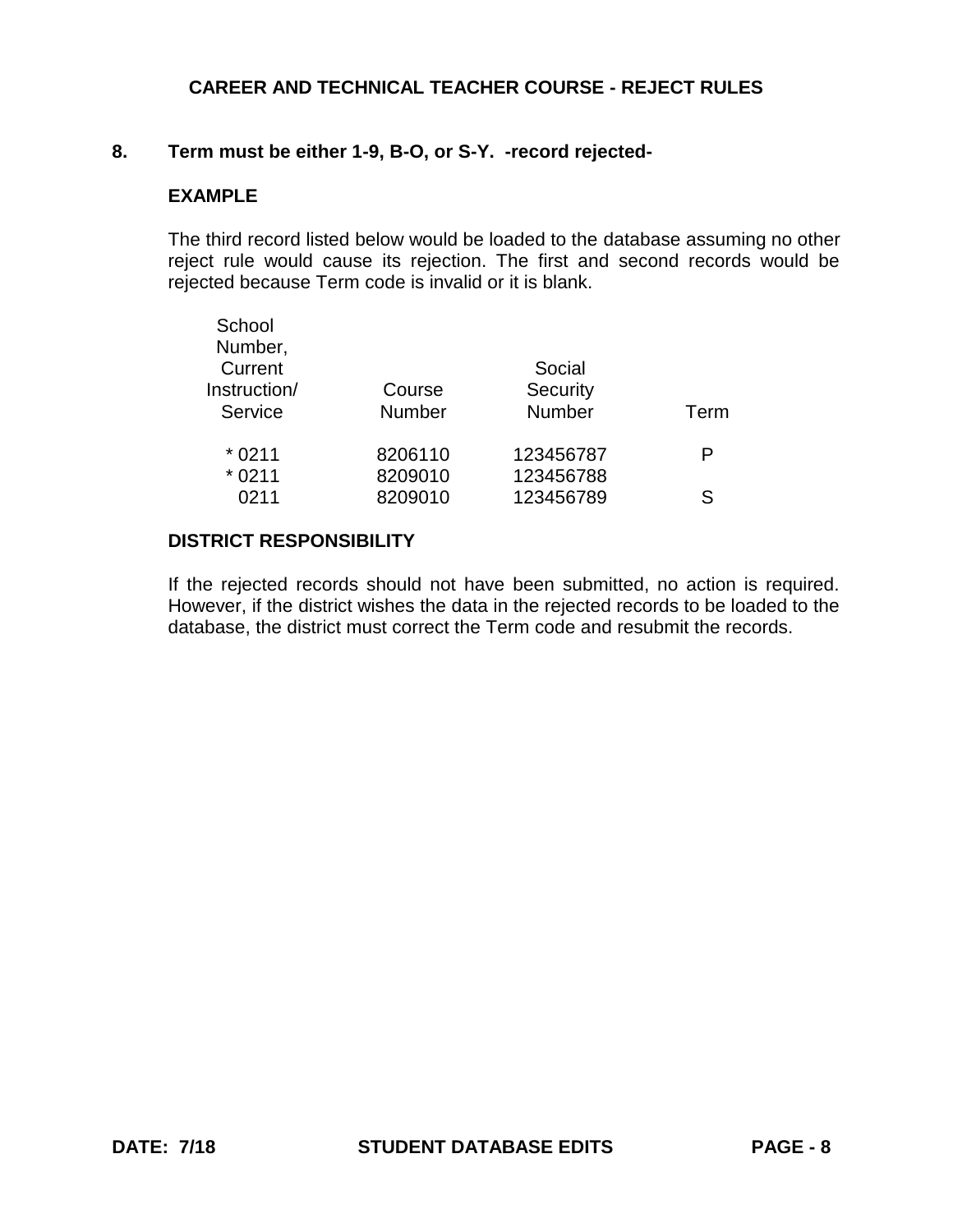## **9. Facility Type code must be in the range 00 to 20. -record rejected-**

## **EXAMPLE**

The third record listed below would be loaded to the database assuming no other reject rule would cause its rejection. The first and second records would be rejected because Facility Type code is blank or invalid.

| School<br>Number, |               |           |             |
|-------------------|---------------|-----------|-------------|
| Current           |               | Social    |             |
| Instruction/      | Course        | Security  | Facility    |
| Service           | <b>Number</b> | Number    | <b>Type</b> |
| $*0211$           | 8206110       | 123456787 |             |
| $*0211$           | 8209010       | 123456788 | 54          |
| 0211              | 8206110       | 123456789 | იი          |
|                   |               |           |             |

## **DISTRICT RESPONSIBILITY**

If the rejected records should not have been submitted, no action is required. However, if the district wishes the data in the rejected records to be loaded to the database, the district must correct the Facility Type code and resubmit the records.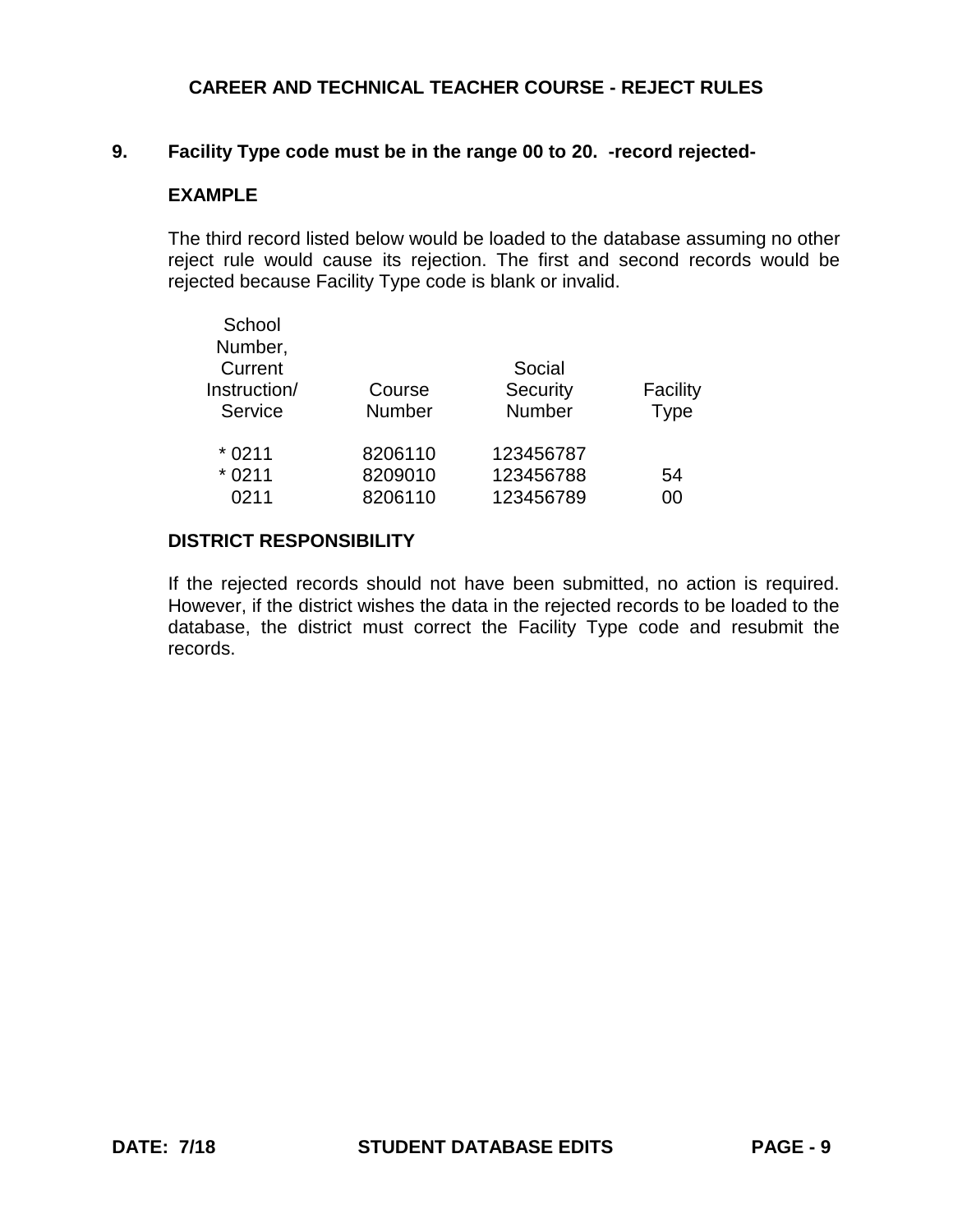# **13. Florida Educators Certificate Number must be numeric with no embedded blanks. -record rejected-**

## **EXAMPLE**

The third record listed below would be loaded to the database assuming no other reject rule would cause its rejection. The first and second records would be rejected because Florida Educators Certificate Number contains a blank or is not numeric.

| School       |         |                  |
|--------------|---------|------------------|
| Number,      |         | Florida          |
| Current      |         | <b>Educators</b> |
| Instruction/ | Course  | Certificate      |
| Service      | Number  | <b>Number</b>    |
| $*0211$      | 8106120 | 291125           |
| $*0211$      | 8209010 | TTTT291125       |
| 0211         | 8200220 | 0000123456       |
|              |         |                  |

### **DISTRICT RESPONSIBILITY**

If the rejected records should not have been submitted, no action is required. However, if the district wishes the data in the rejected records to be loaded to the database, the district must correct the Florida Educators Certificate Number and resubmit the records.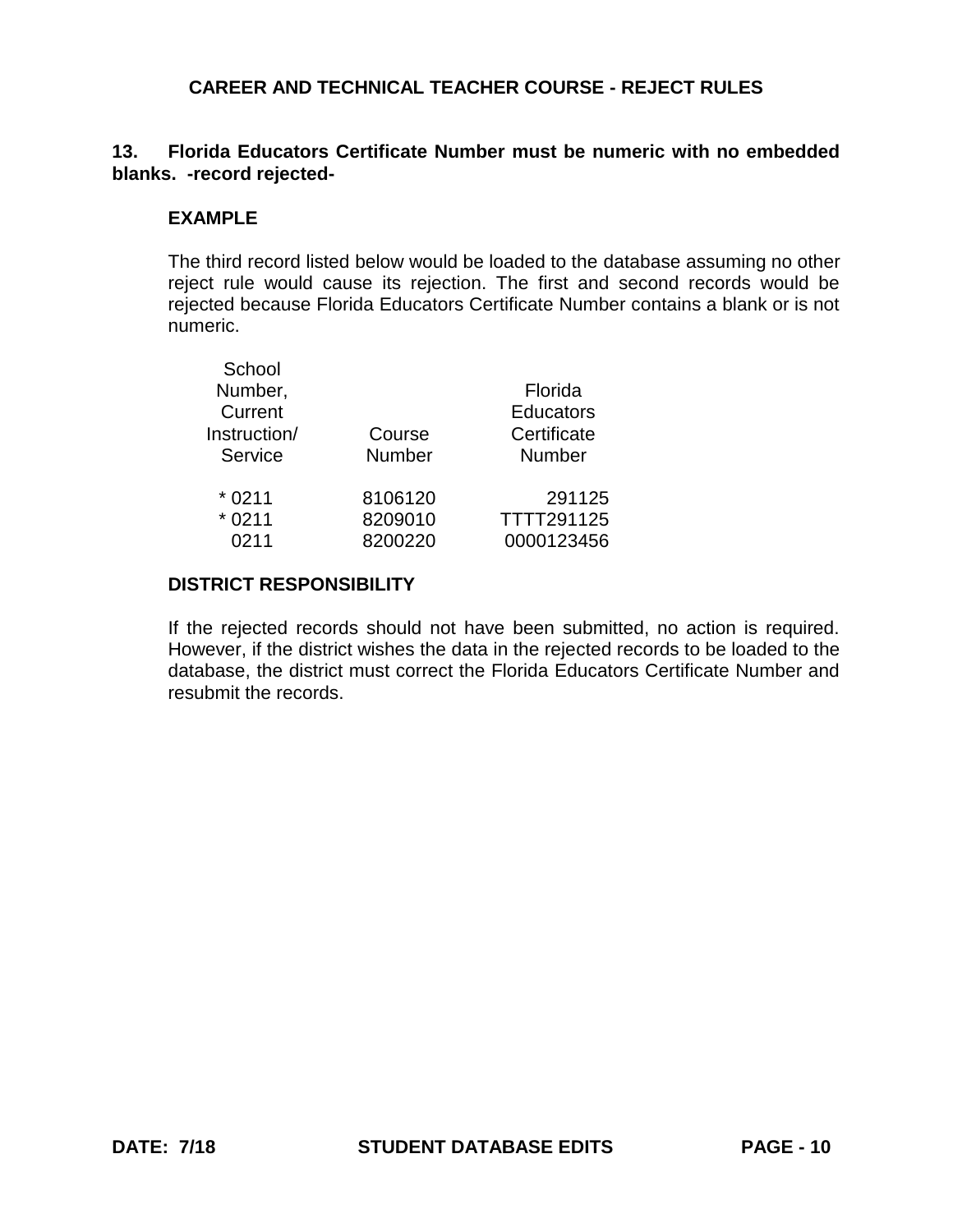**14. The Transaction Code must be A, C or D. For the original transmission, only A is valid. For subsequent batch/update submissions, if A is specified then the record must not already exist on the database; if C or D is specified then the record must exist on the database. -record rejected-**

### **EXAMPLE**

For all original transmissions, the Transaction Code must be "A". An original transaction is the first submission of a record during a survey period. After original transmission of records, changes to the record for elements other than the key elements must be done with a "C" as the Transaction Code. To delete a record, the Transaction Code must be a "D". To change key elements in a batch transaction, the record must FIRST be deleted with a "D" and then added with an "A". Records with an incorrect Transaction Code would be rejected.

## **DISTRICT RESPONSIBILITY**

If the rejected records should have been submitted, the district must correct the Transaction Code and resubmit the records with the correct Transaction Code.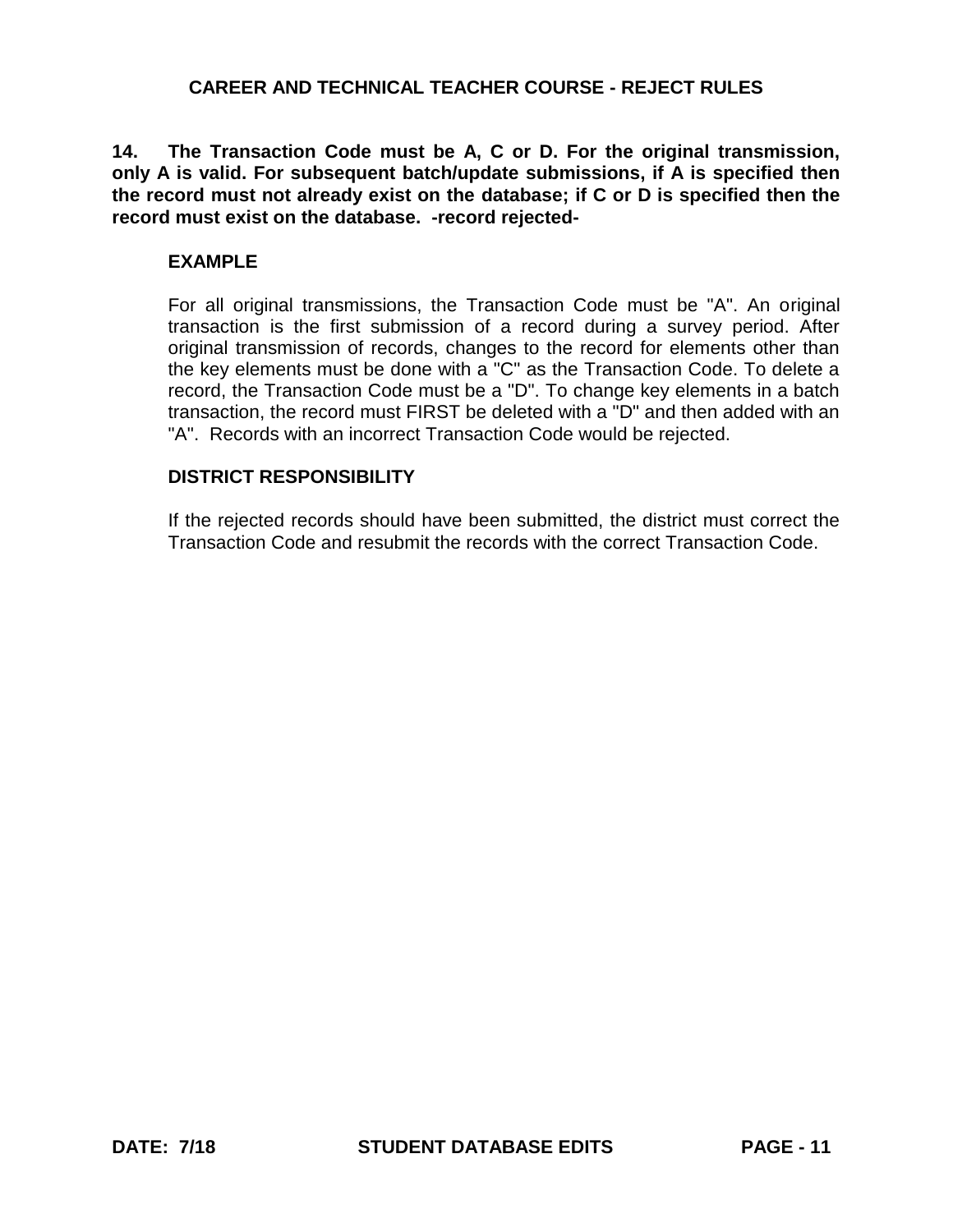**15. Each Career and Technical Education Teacher Course record must be unique based on the following: District Number, Current Instruction/Service; School Number, Current Instruction/Service; School Year; Course Number; Section Number; Period Number; Social Security Number (or Staff Number Identifier); and Term. -first record accepted, all other duplicate records rejected-**

## **EXAMPLE**

Three of the four records listed below would be loaded to the database assuming no other reject rule would cause their rejection. The last record would be rejected because the key elements (District Number, Current Instruction/Service; School Number, Current Instruction/Service; School Year; Course Number; Section Number; Period Number; Social Security Number and Term) duplicate the key elements in the first record. The first of two records with the same key information would be loaded to the database, assuming it meets all other applicable criteria. Any subsequent records submitted with the same key elements would be rejected.

| <b>District</b><br>Number,<br>Current<br>Instruction/ | School<br>Number,<br>Current<br>Instruction/ | School | Course  | Section       | Period        | Social<br>Security |      |
|-------------------------------------------------------|----------------------------------------------|--------|---------|---------------|---------------|--------------------|------|
|                                                       |                                              |        |         |               |               |                    |      |
| Service                                               | Service                                      | Year   | Number  | <b>Number</b> | <b>Number</b> | <b>Number</b>      | Term |
|                                                       |                                              | ****   |         |               |               |                    |      |
| 59                                                    | 0421                                         |        | 8203010 | 00200         | 0505          | 123456789          | 1    |
| 59                                                    | 0421                                         | ****   | 8203010 | 00100         | 0606          | 123456789          | 1    |
| 59                                                    | 0421                                         | ****   | 8203020 | 00200         | 0404          | 123456789          | 1    |
| $*59$                                                 | 0421                                         | ****   | 8203010 | 00200         | 0505          | 123456789          | 1    |
|                                                       |                                              |        |         |               |               |                    |      |

\*\*\*\* = Valid fiscal year for data submission.

### **DISTRICT RESPONSIBILITY**

If the records that were accepted and loaded to the database are the correct ones no action is required. However, if the district wishes the data in the rejected record to be loaded to the database, the district must delete the invalid record, correct the rejected record if necessary, and resubmit the corrected record.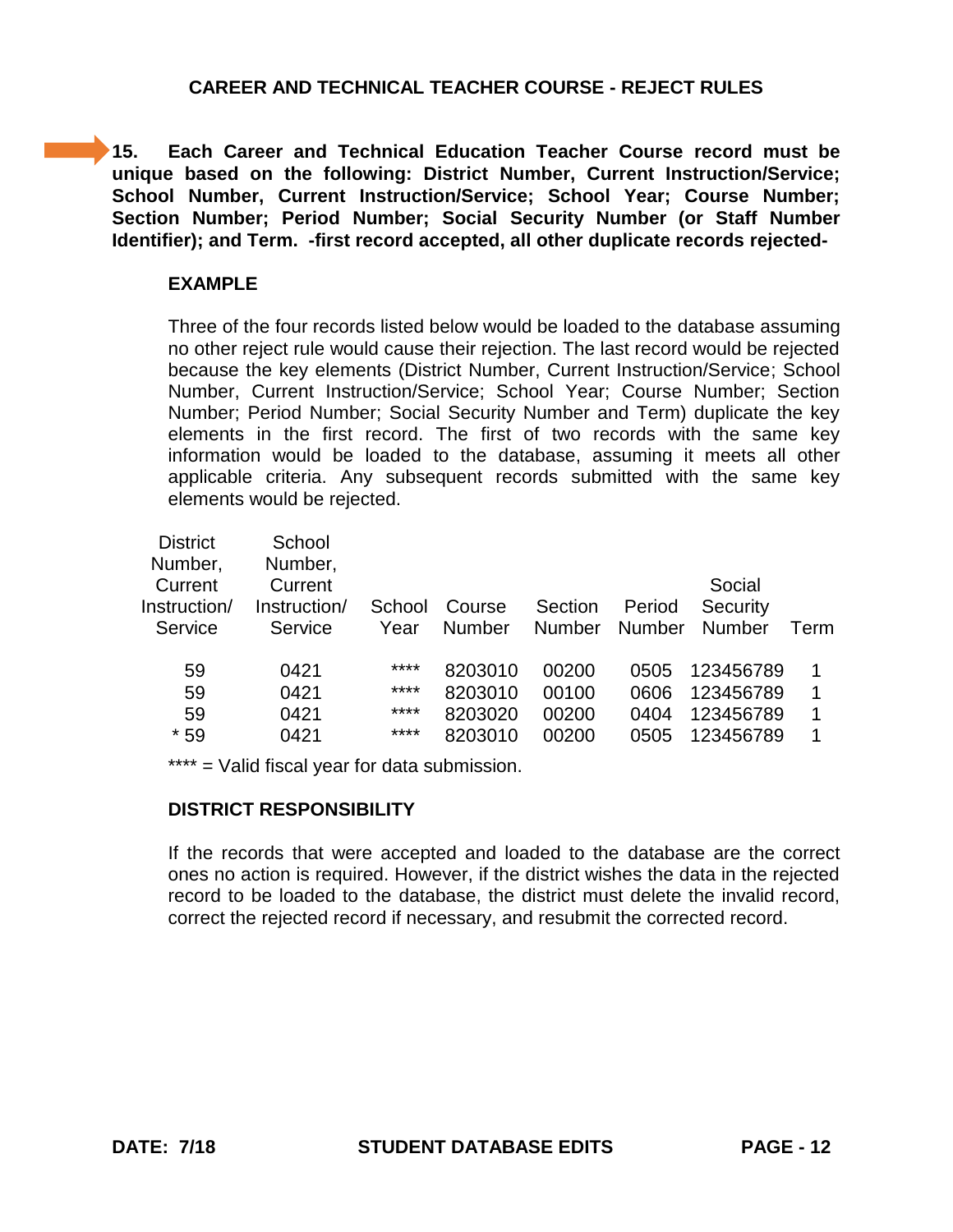**16. Social Security Number (SSN) must be numeric and greater than zero, excluding the value 999999999, unless it is a Staff Number Identifier and the first two positions are "CS" and the last seven positions are numeric. Nine-character SSN's should be left-justified, with a trailing blank. -record rejected**

### **EXAMPLE**

The first record listed below would be loaded to the database assuming no other reject rule would cause its rejection. The second and third records would be rejected because Social Security Number is not numeric or has a leading blank.

| District Number, | Florida          |            |
|------------------|------------------|------------|
| Current          | <b>Educators</b> | Social     |
| Instruction/     | Certificate      | Security   |
| Service          | <b>Number</b>    | Number     |
| 01               | 0000291125       | 123456789  |
| $*01$            | 0000291126       | 7777777777 |
| $*$ 01           | 0000291128       | 123456790  |

## **DISTRICT RESPONSIBILITY**

If the rejected records should not have been submitted, no action is required. However, if the district wishes the data in the rejected records to be loaded to the database, the district must correct the Social Security Number and resubmit the records.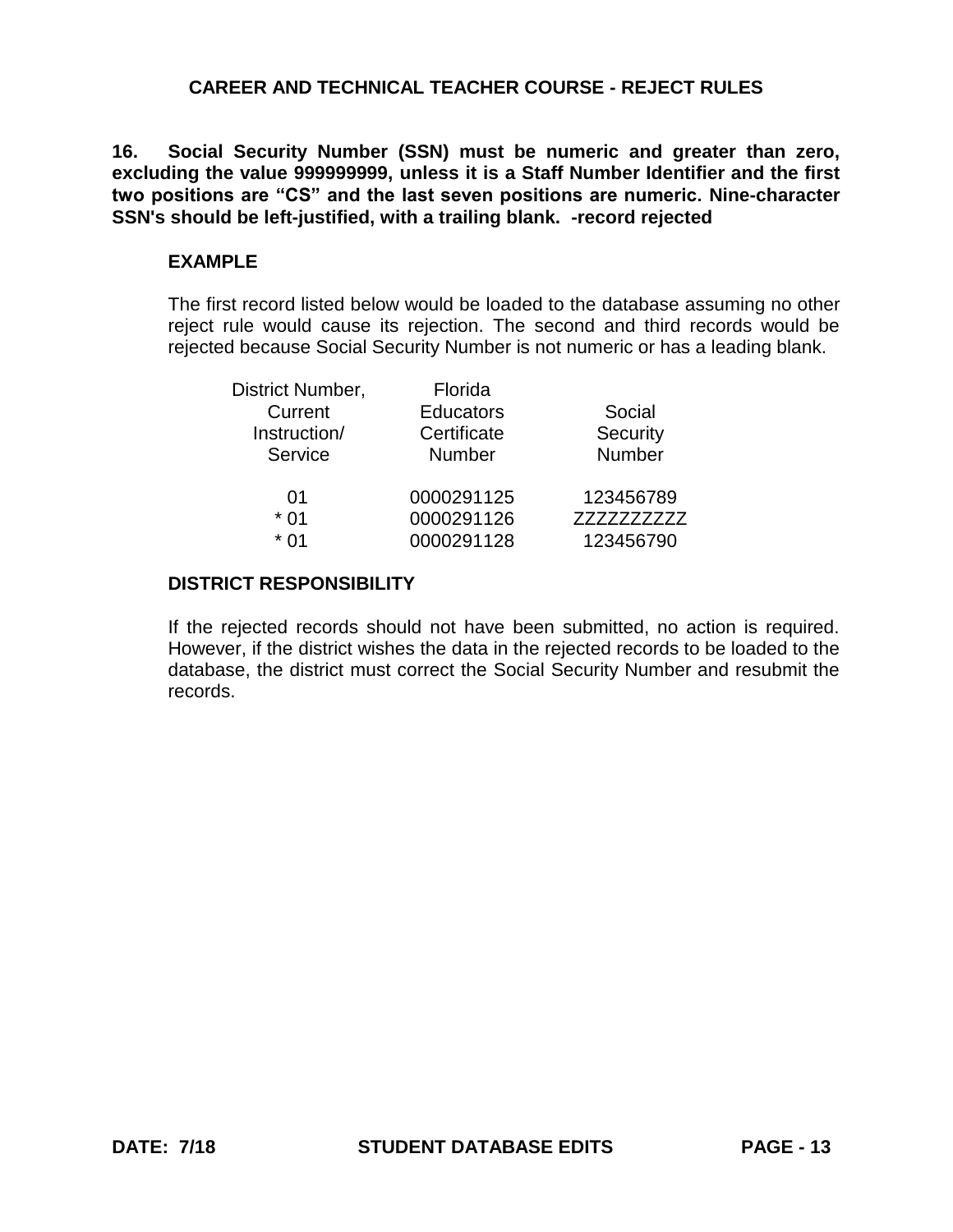**17. If Course Number = W170205 (EMT Basic), District Number, Current Instruction/Service must be one of the following:**

| <b>District Number,</b> |
|-------------------------|
| Current Instruction/    |
| <b>Service</b>          |

**-record rejected-**

### **EXAMPLE**

The first record listed below would be loaded to the database assuming no other reject rule would cause its rejection. The second record would be rejected because the District Number, Current Instruction/Service is not valid for the Course Number W170205.

| Security  | Course  |
|-----------|---------|
| Number    | Number  |
| 123456789 | W170205 |
| 123456790 | W170205 |
|           | Social  |

### **DISTRICT RESPONSIBILITY**

If the rejected record should not have been submitted, no action is required. However, if the district wishes the data in the rejected record to be loaded to the database, the district must correct the District Number, Current Instruction/Service and resubmit the record.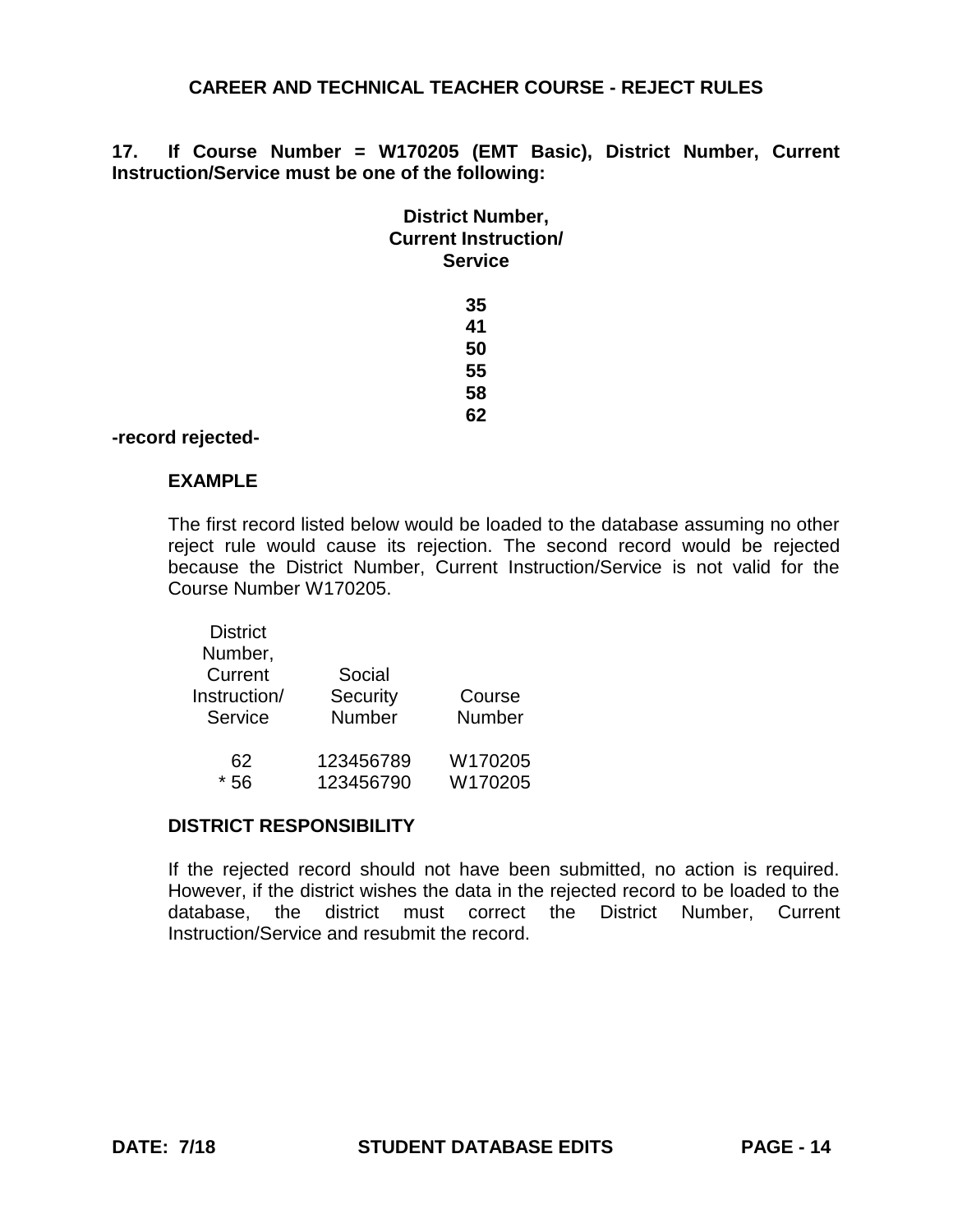**18. If Course Number = W170206 (Paramedic), District Number, Current Instruction/Service must be one of the following:**

| <b>District Number,</b> |
|-------------------------|
| Current Instruction/    |
| <b>Service</b>          |

#### **-record rejected-**

### **EXAMPLE**

The first record listed below would be loaded to the database assuming no other reject rule would cause its rejection. The second record would be rejected because the District Number, Current Instruction/Service is not valid for the Course Number W170206.

| <b>District</b> |               |         |
|-----------------|---------------|---------|
| Number,         |               |         |
| Current         | Social        |         |
| Instruction/    | Security      | Course  |
| Service         | <b>Number</b> | Number  |
| 55              | 123456789     | W170206 |
| * በ1            | 123456790     | W170206 |
|                 |               |         |

#### **DISTRICT RESPONSIBILITY**

If the rejected record should not have been submitted, no action is required. However, if the district wishes the data in the rejected record to be loaded to the database, the district must correct the District Number, Current Instruction/Service and resubmit the record.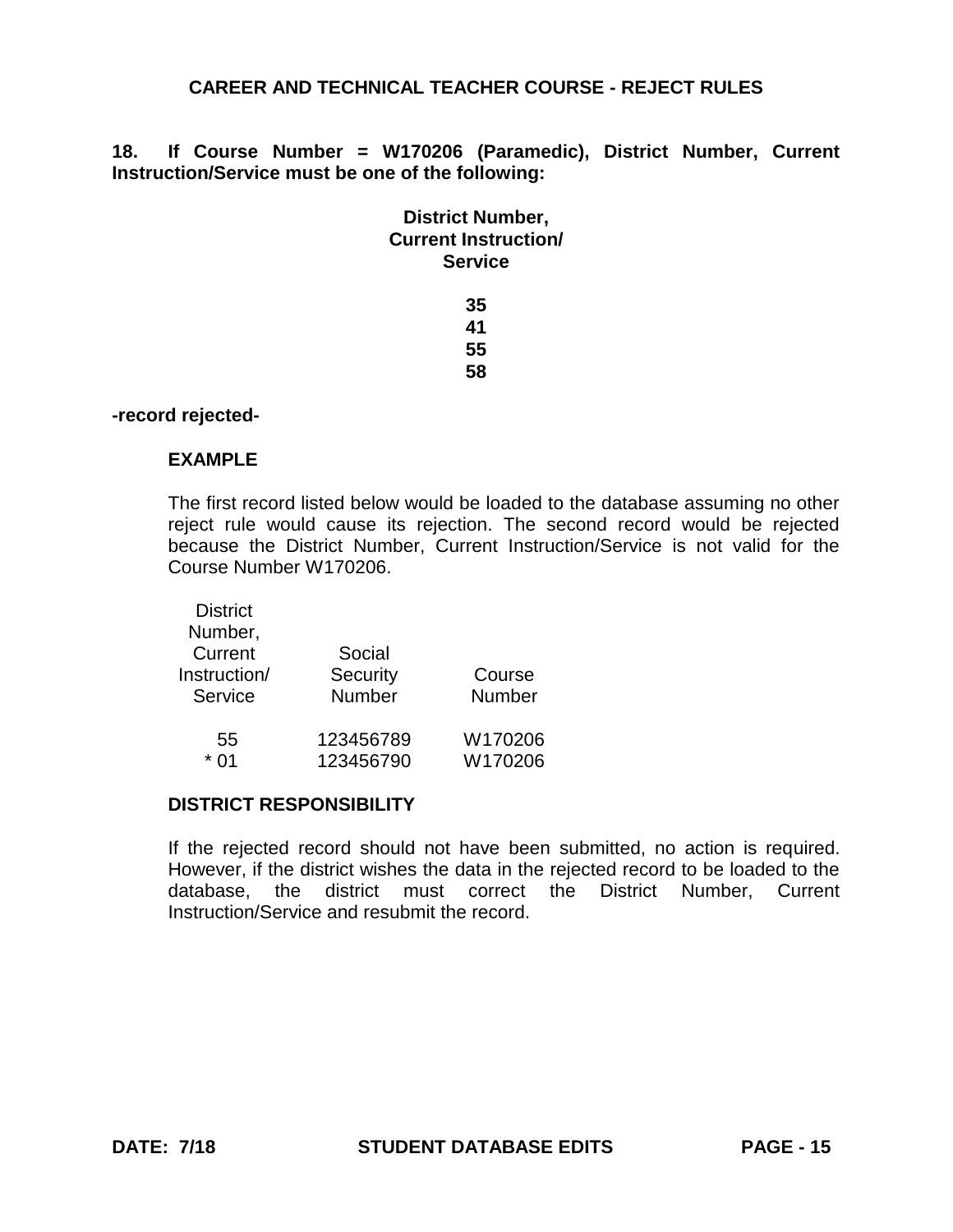**19. Course Number cannot be = M810015 (Insurance Claims Adjustor) or M810016 (Insurance Customer Service Representative). -record rejected-**

### **Note: These courses are approved only for accredited institutions.**

## **EXAMPLE**

The records listed below would be rejected because the Course Numbers M810015 and M810016 are not valid for courses provided by districts.

| <b>District</b> |           |               |
|-----------------|-----------|---------------|
| Number,         |           |               |
| Current         | Social    |               |
| Instruction/    | Security  | Course        |
| Service         | Number    | <b>Number</b> |
|                 |           |               |
| $*55$           | 123456789 | M810015       |
| * በ1            | 123456790 | M810016       |
|                 |           |               |

### **DISTRICT RESPONSIBILITY**

If the rejected record should not have been submitted, no action is required. However, if the district wishes the data in the rejected record to be loaded to the database, the district must correct the Course Number and resubmit.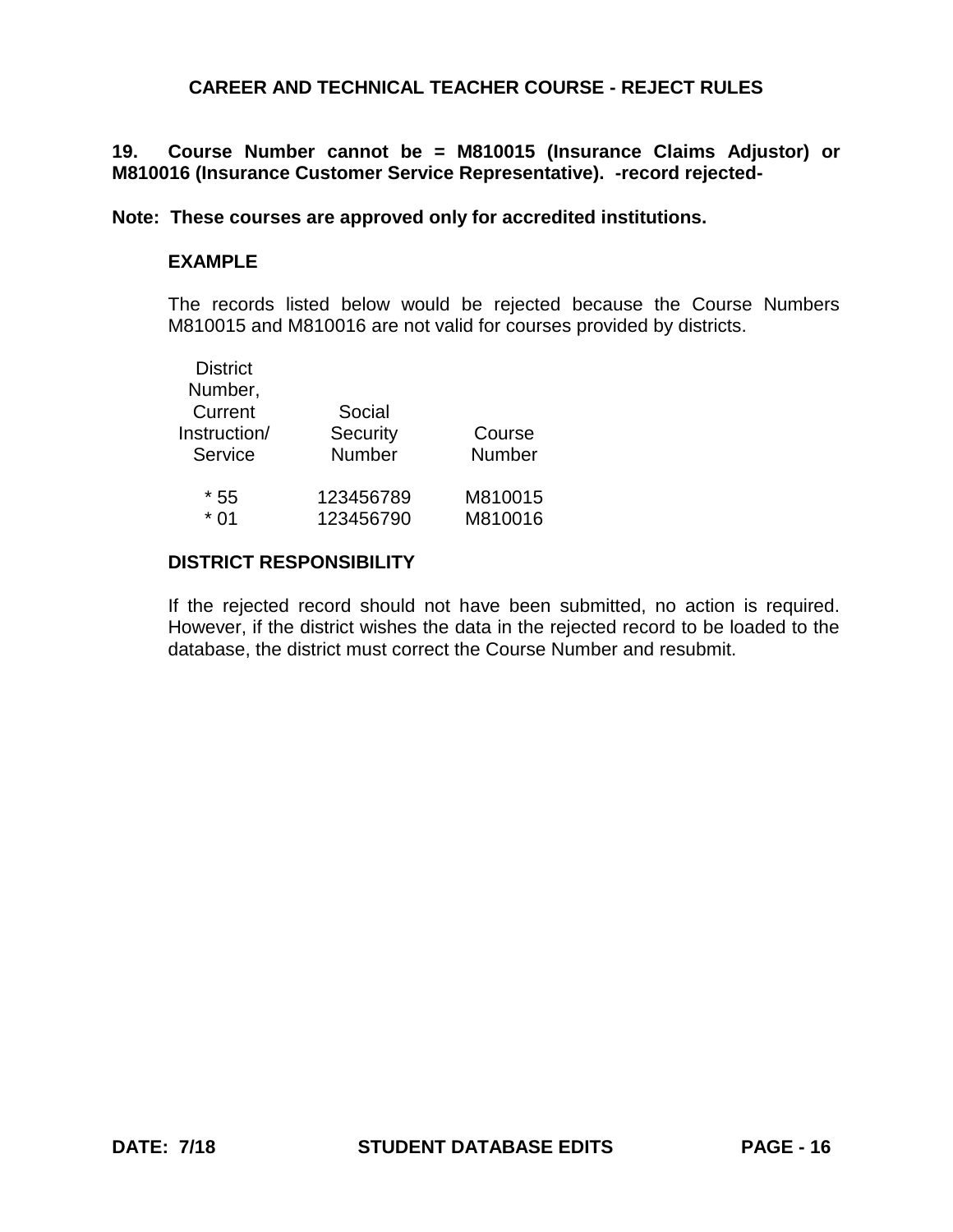**20. The Staff Number Identifier, Local may be any combination of letters, numbers and blanks. All blanks are not allowable. It must be left-justified with trailing blanks. -record rejected-**

## **EXAMPLE**

The first three records listed below would be loaded to the database assuming no other edit would cause their rejection. The fourth record would be rejected because the Staff Number Identifier, Local contains a symbol (@). The fifth record would be rejected because it is right-justified rather than left-justified.

|                 | <b>Staff</b> |
|-----------------|--------------|
|                 | Number       |
| <b>District</b> | Identifier,  |
| Number          | Local        |
| 01              | 0123456789   |
| 01              | ABC123DEF9   |
| 01              | 3001 28K     |
| *<br>01         | 2121@xyz     |
|                 | 123456       |

## **DISTRICT RESPONSIBILITY**

If the rejected record should not have been submitted, no action is required. However, if the district wishes the data in the rejected record to be loaded to the database, the district must correct the Staff Number Identifier, Local and resubmit the record.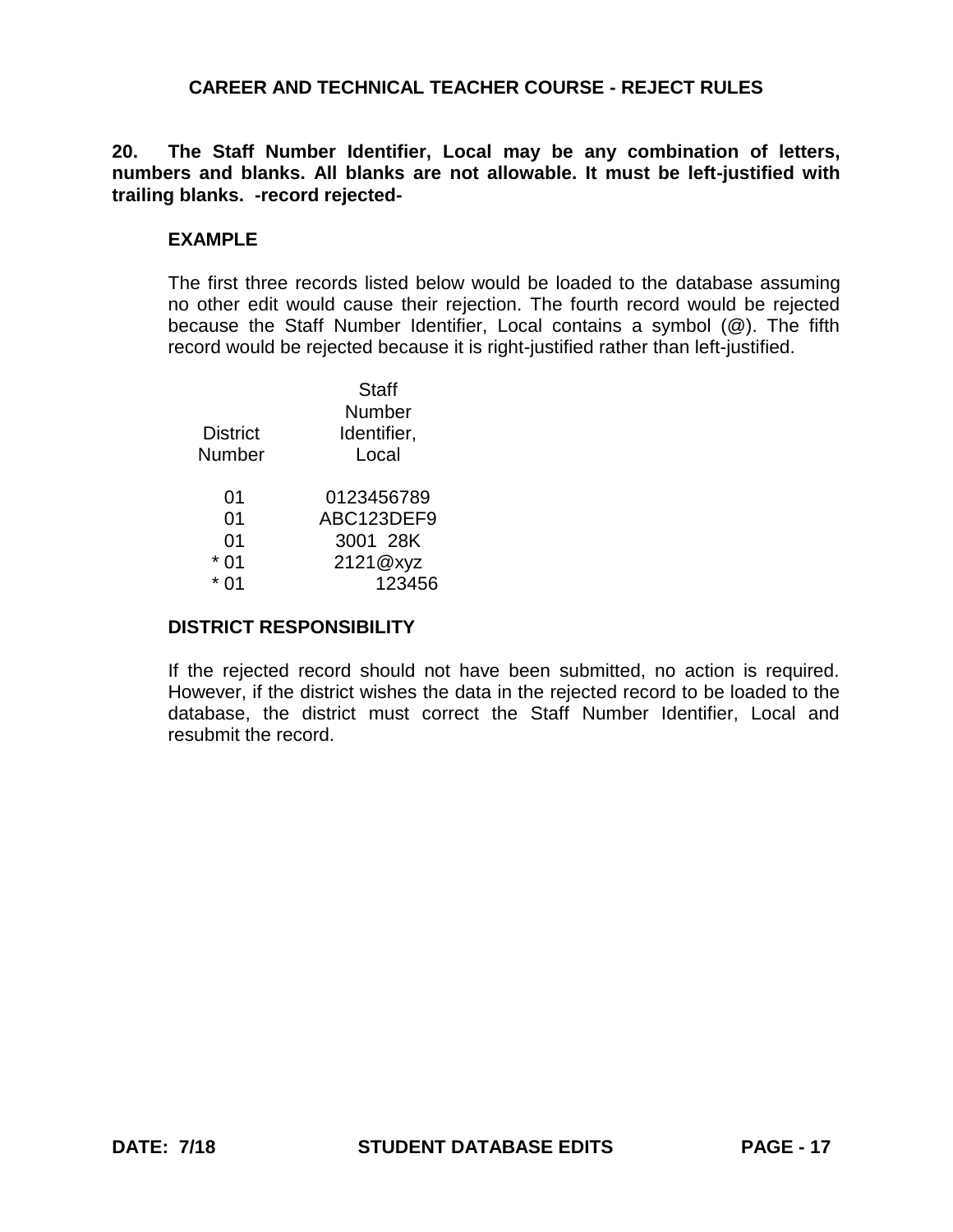**22. If District Number, Current Instruction/Service is in the range 01 - 68 or 72 – 75 and**

- **if School Number, Current Instruction/Service is not 7001, or 7004, 7006, or 7023 and**
- **If not a Virtual Charter School (note: Virtual Charter Schools are identified on MSID by Charter School Status not "Z" and School Function Setting equal to "V")**

**then Facility Type must not equal 20. -record rejected-**

## **EXAMPLE**

In the list below, the first three records would be loaded to the database assuming no other reject rule would cause their rejection. The fourth record would be rejected because Facility Type equals 20.

| District Number,     | School Number,              |             |
|----------------------|-----------------------------|-------------|
| Current Instruction/ | <b>Current Instruction/</b> | Facility    |
| Service              | Service                     | <b>Type</b> |
| 06                   | 0021                        | 00          |
| 29                   | 7004                        | 20          |
| 35                   | 7001                        | 20          |
| * በ1                 | NN 21                       |             |

## **DISTRICT RESPONSIBILITY**

If the rejected record should not have been submitted, no action is required. However, if the district wishes the data in the rejected record to be loaded to the database, the district must correct the Facility Type or the School Number, Current Instruction/Service and resubmit the record.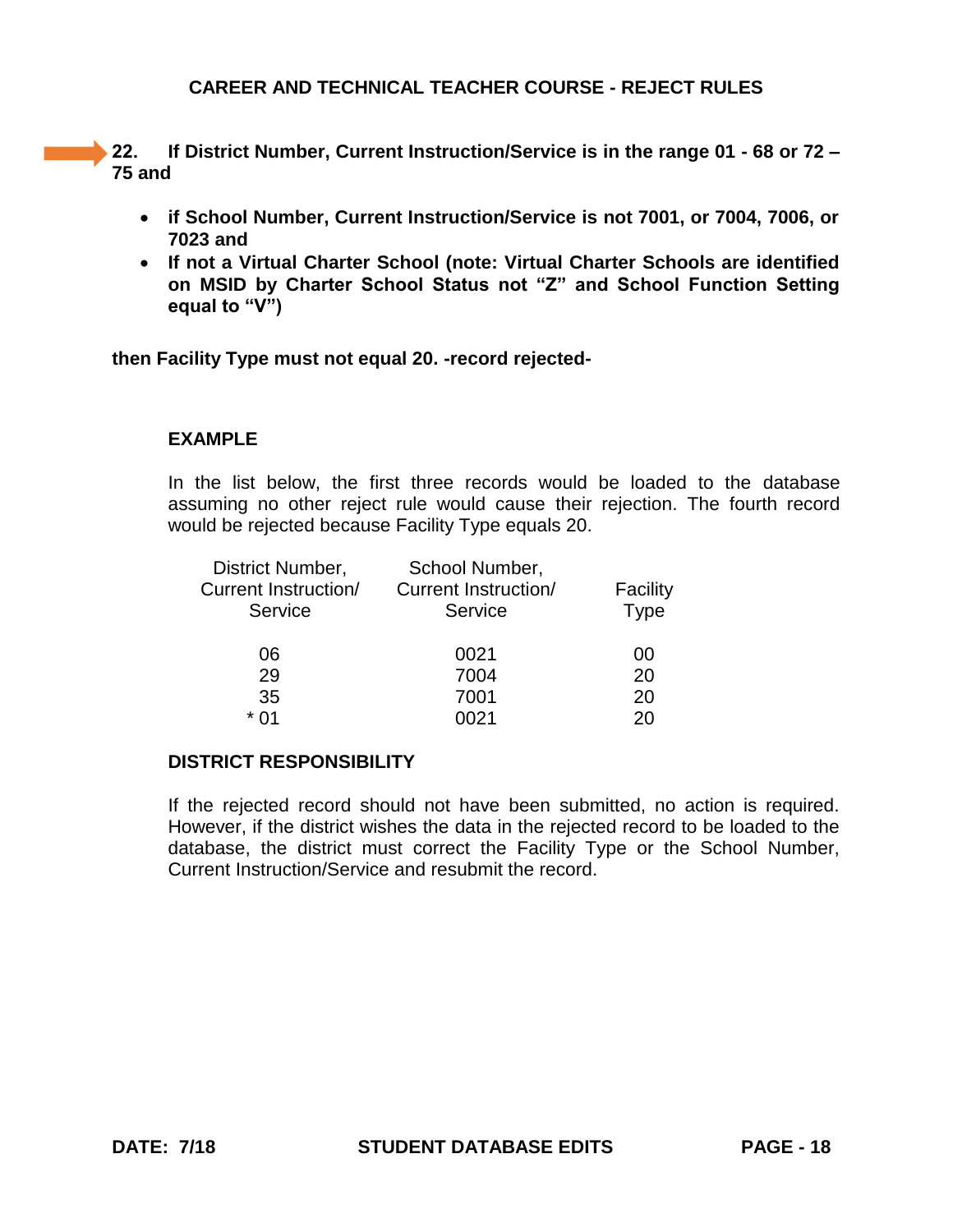**23. If District Number, Current Instruction/Service is 71, or if the School Number, Current Instruction/Service is one for which the School Function Setting = V and Charter School Status does not equal Z on the Master School Identification file, then Facility type must equal 20. -record rejected-**

### **EXAMPLE**

In the list below, the first two records would be loaded to the database assuming no other reject rule would cause their rejection. The third record would be rejected because Facility Type does not equal 20.

| District Number,     | School Number,              |             |
|----------------------|-----------------------------|-------------|
| Current Instruction/ | <b>Current Instruction/</b> | Facility    |
| Service              | Service                     | <b>Type</b> |
| 71                   | 0500                        | 20          |
| 71                   | 0700                        | 20          |
| $*71$                | 0700                        | 10          |

#### **DISTRICT RESPONSIBILITY**

If the rejected record should not have been submitted, no action is required. However, if the district wishes the data in the rejected record to be loaded to the database, the district must correct the Facility Type and resubmit the record.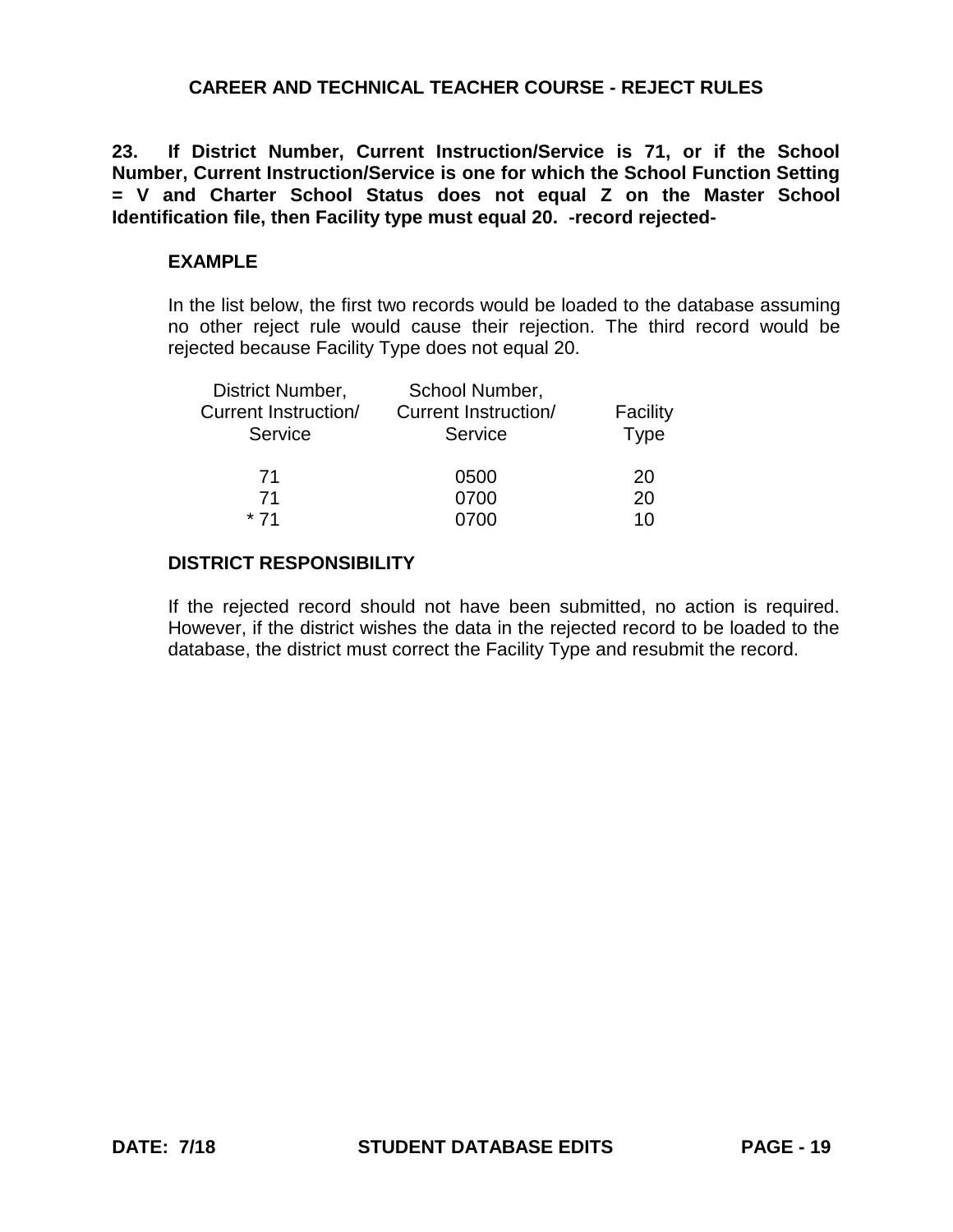# **40. School Number, Current Instruction/Service must exist and be active on the Master School Identification File for the district reported in District Number, Current Instruction/Service. -record rejected-**

## **EXAMPLE**

The second record listed below would be loaded to the database assuming no other reject rule would cause its rejection. The first record would be rejected because School Number, Current Instruction/Service is invalid or inactive.

| <b>District Number, Current</b><br><b>Instruction/Service</b> | School Number,<br><b>Current Instruction/</b><br>Service | Social<br>Security<br>Number |
|---------------------------------------------------------------|----------------------------------------------------------|------------------------------|
| * በ1                                                          | 0661                                                     | 123456788                    |
| 01                                                            | 0431                                                     | 123456789                    |

# **DISTRICT RESPONSIBILITY**

If the rejected record should not have been submitted, no action is required. However, if the district wishes the data in the rejected record to be loaded to the database, the district must correct the School Number, Current Instruction/Service and resubmit the record.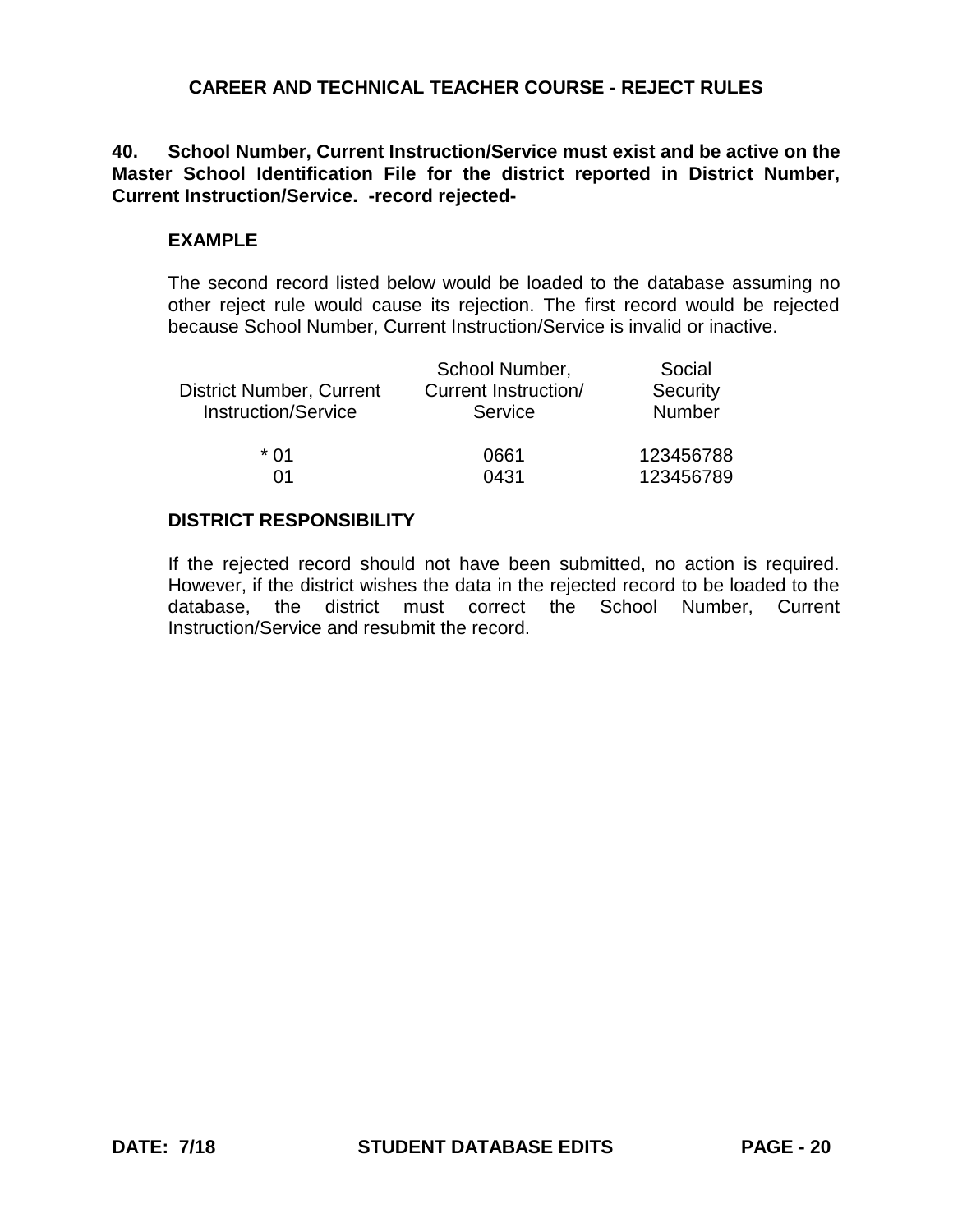# **42. The first two digits of Period Number must be 00 to 80. The last two digits of Period Number must be 00 to 80 or 88 and must be greater than or equal to the first two digits. -record rejected-**

# **EXAMPLE**

The third record listed below would be loaded to the database assuming no other reject rule would cause its rejection. The first record would be rejected because the last two digits of Period Number are not equal to or greater than the first two digits. The second record would be rejected because the first two digits are not valid.

| Course<br><b>Number</b>       | Section<br><b>Number</b> | Period<br><b>Number</b> | Social<br>Security<br>Number        |
|-------------------------------|--------------------------|-------------------------|-------------------------------------|
| 8106120<br>8209010<br>8725010 | 2<br>3<br>1              | 0201<br>8899<br>0102    | 123456787<br>123456788<br>123456789 |
|                               |                          |                         |                                     |

# **DISTRICT RESPONSIBILITY**

If the rejected records should not have been submitted, no action is required. However, if the district wishes the data in the rejected records to be loaded to the database, the district must correct the Period Number and resubmit the records.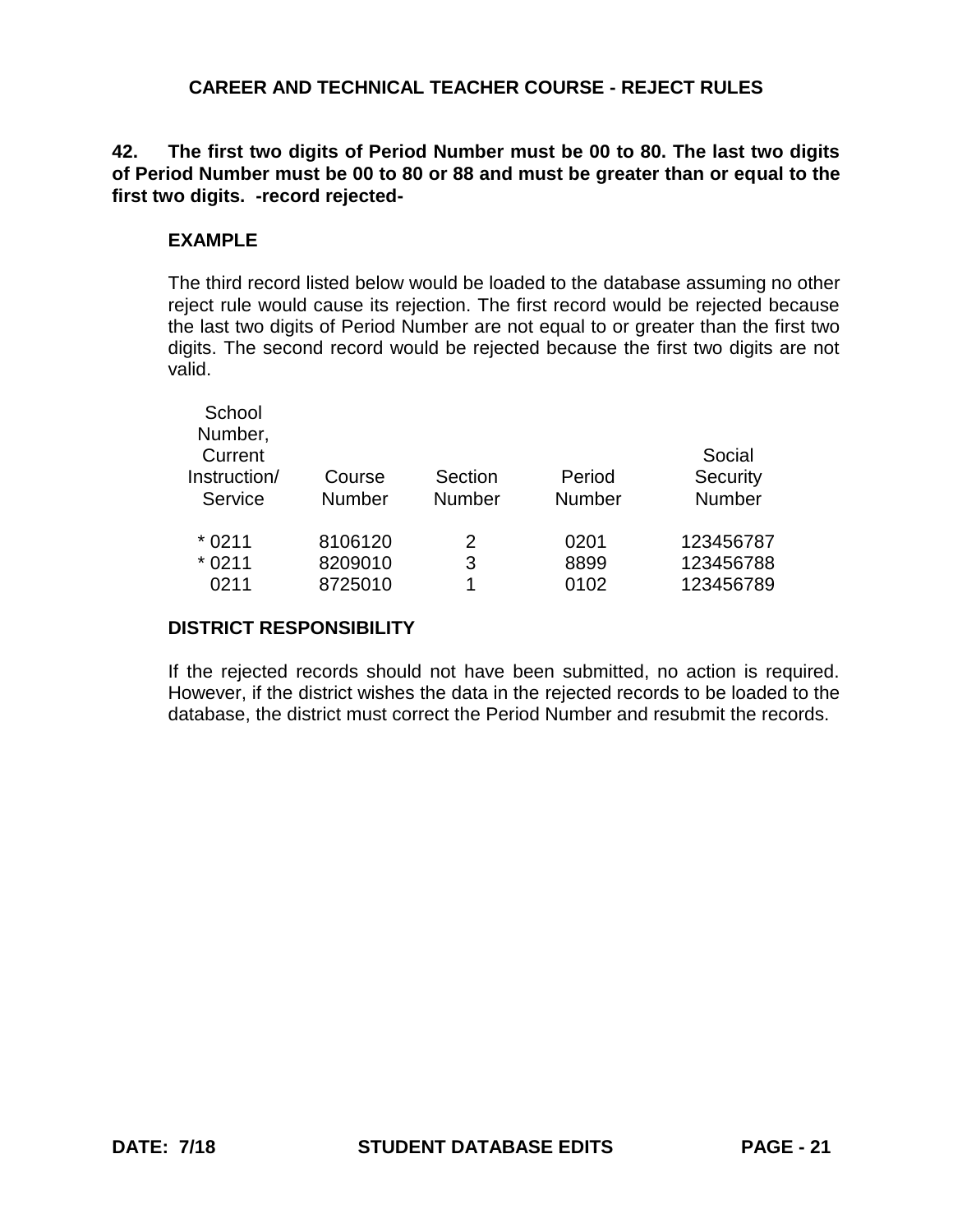# **43. Florida Education Identifier (FLEID) is alphanumeric and must be entered as "FL" in the first 2 positions followed by twelve numeric digits. No blanks or spaces are allowable. -record rejected-**

## **EXAMPLE**

Florida Education Identifier:

• FL 012345678910

## **DISTRICT RESPONSIBILITY**

If the rejected record should not have been submitted, no action is required. However, if the district wishes the data in the rejected record to be loaded to the database, the district must correct the Florida Education Identifier and resubmit the record for processing.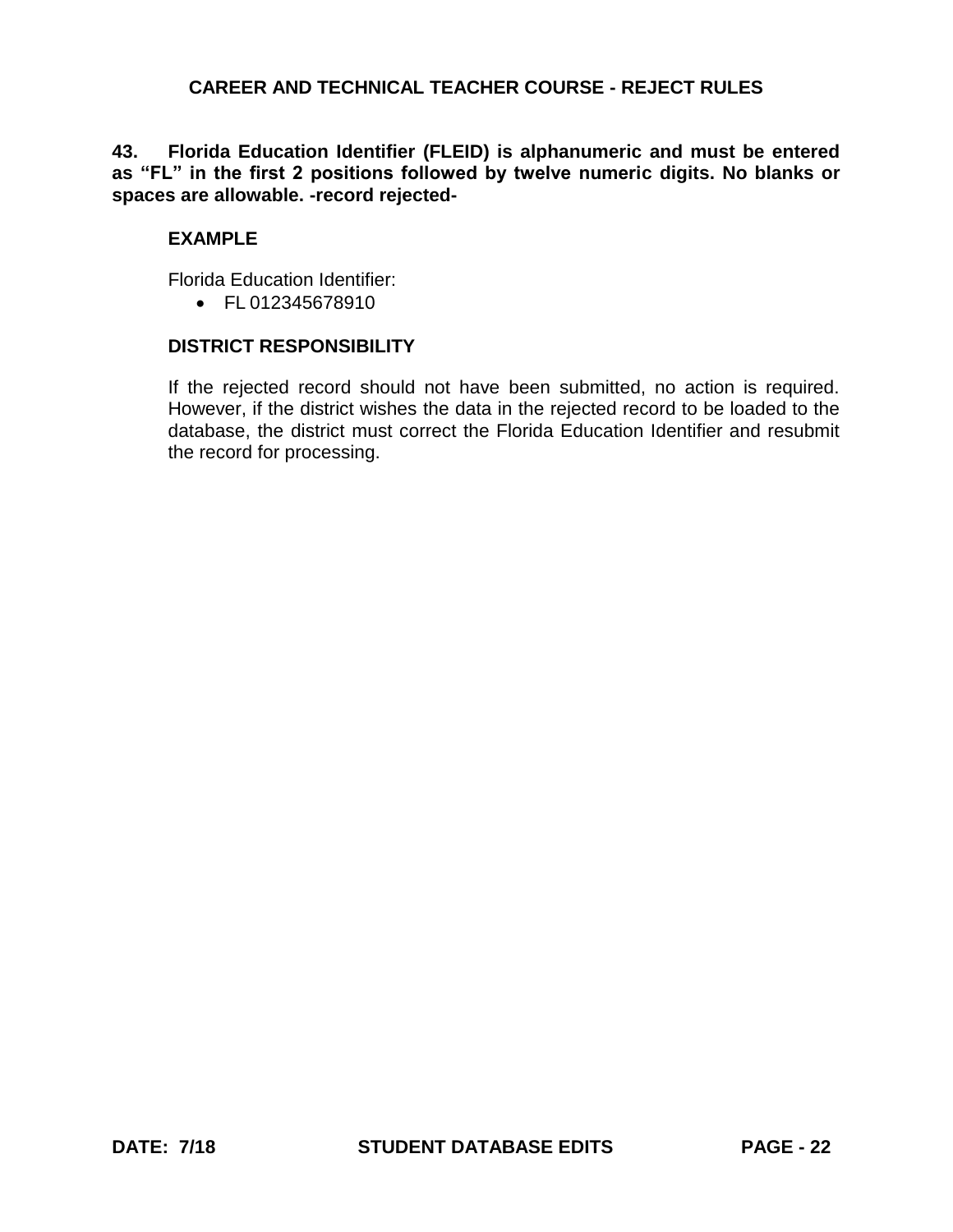# **CAREER AND TECHNICAL TEACHER COURSE - STATE VALIDATION RULES**

**60. Each Career and Technical Teacher Course record must have a matching Career and Technical Student Course record based on District Number, Current Instruction/Service; School Number, Current Instruction/Service; School Year; Course Number; Section Number; Period Number and Term. -state validation-**

## **EXAMPLE**

The first Career and Technical Teacher Course record would pass the edit. The second, third, and fourth record would cause an error message to be generated because there is no matching Career and Technical Student Course record.

### *Career and Technical Student Course Records*

| <b>Student</b><br><b>Number</b> | Dist.<br>Num.,<br>Curr. | Sch.<br>Num.,<br>Curr. |      |                |                  |                   |                  |
|---------------------------------|-------------------------|------------------------|------|----------------|------------------|-------------------|------------------|
| Identifier,<br>Florida          | lnstr./<br>Serv.        | $ Instr./$<br>Serv.    | Term | School<br>Year | Course<br>Number | Section<br>Number | Period<br>Number |
| 012345677X                      | 01                      | 0421                   | 1    | ****           | 8706010          | 00200             | 0404             |
| 012345678X                      | 01                      | 0421                   | 1    | ****           | 8706010          | 00200             | 0404             |
| 012345679X                      | 01                      | 0421                   | 1    | ****           | 8706010          | 00100             | 0303             |

*Career and Technical Teacher Course Records*

| <b>District</b> | School       |      |        |         |         |        |               |
|-----------------|--------------|------|--------|---------|---------|--------|---------------|
| Number,         | Number,      |      |        |         |         |        |               |
| Current         | Current      |      |        |         |         |        | Social        |
| Instruction/    | Instruction/ |      | School | Course  | Section | Period | Security      |
| Service         | Service      | Term | Year   | Number  | Number  | Number | <b>Number</b> |
|                 |              |      |        |         |         |        |               |
| 01              | 0421         | 1    | ****   | 8706010 | 00200   | 0404   | 123456788     |
| $*01$           | 0421         | 1    | ****   | 8706010 | 00100   | 0202   | 123456789     |
| $*01$           | 0421         | 1    | ****   | 9900000 | 00015   | 0303   | 123456790     |
| $*01$           | 0421         | 1    | ****   | 1001300 | 00020   | 0606   | 123456791     |
|                 |              |      |        |         |         |        |               |

\*\*\*\* = Valid fiscal year for data submission.

# **DISTRICT RESPONSIBILITY**

If the Career and Technical Teacher Course record is valid, submit the matching Career and Technical Student Course records for that class. If the Career and Technical Teacher Course record is invalid, delete the Career and Technical Teacher Course record from the database.